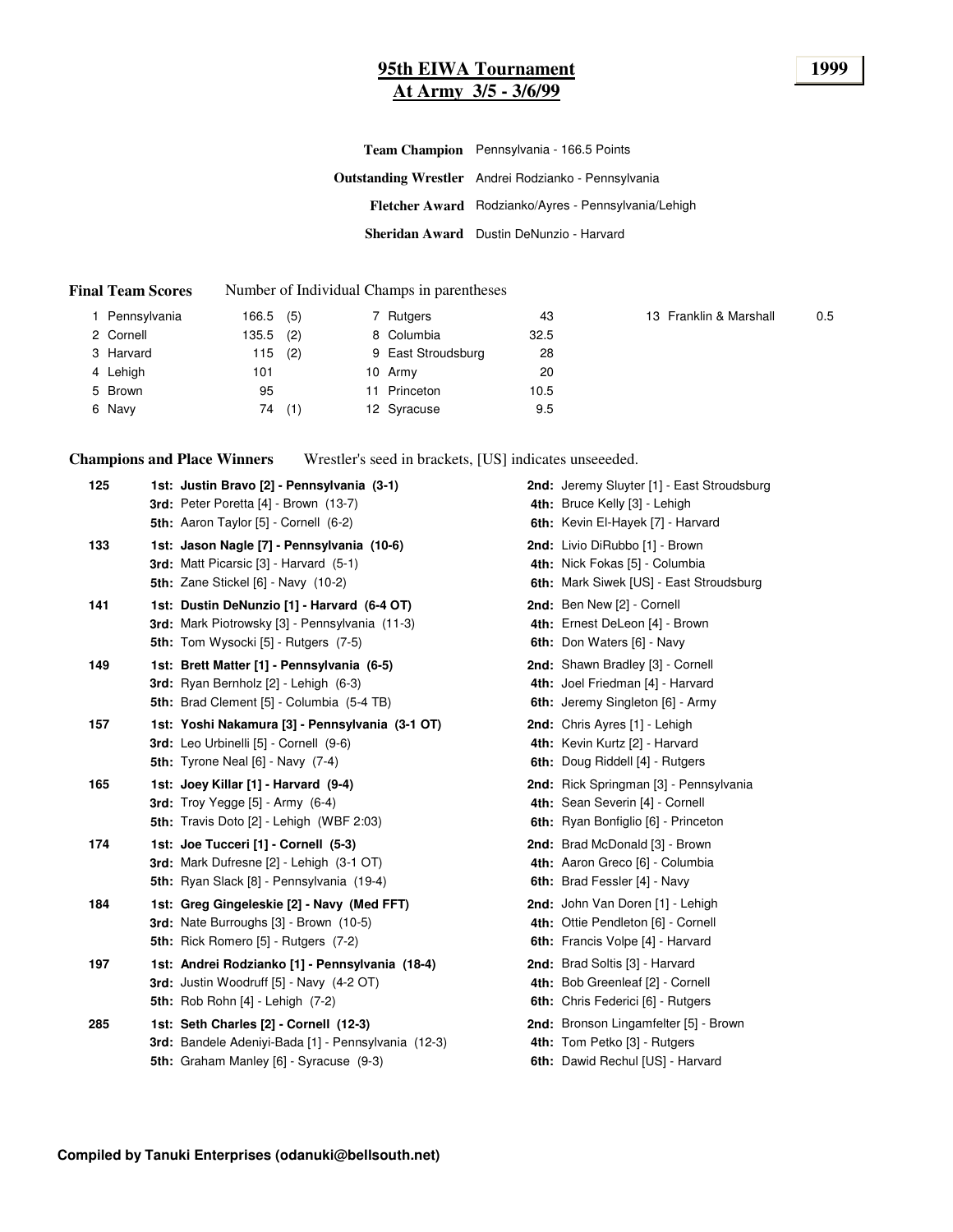# **3/5/1999 and 3/6/1999 at Army 1999 EIWA Championship Page 1 of 10**

| Jeremy Sluyter, East Stroudsburg [1] |                   | Jeremy Sluyter        |                            |                              |  |                                 |
|--------------------------------------|-------------------|-----------------------|----------------------------|------------------------------|--|---------------------------------|
| Bye                                  |                   |                       |                            | Jeremy Sluyter 9-4           |  |                                 |
| Bye                                  |                   |                       |                            |                              |  |                                 |
| Matt Magennis, Army [8]              |                   | Matt Magennis         |                            |                              |  |                                 |
| Aaron Taylor, Cornell [5]            |                   |                       |                            |                              |  | Jeremy Sluyter 12-7             |
| Andrew Redman, Princeton             |                   |                       | Aaron Taylor Fall 6:52     |                              |  |                                 |
| Bye                                  |                   |                       |                            | Peter Poretta 7-3            |  |                                 |
| Peter Poretta, Brown [4]             |                   | Peter Poretta         |                            |                              |  |                                 |
| Bruce Kelly, Lehigh [3]              |                   |                       |                            |                              |  | <b>Justin Bravo 3-2</b>         |
| Bill Bocra, Columbia                 |                   | Bruce Kelly Fall 6:10 |                            |                              |  |                                 |
| Bye                                  |                   |                       |                            | Bruce Kelly TF 18-3, 6:40    |  |                                 |
| Jason Homestead, Navy [6]            |                   | Jason Homestead       |                            |                              |  |                                 |
| Kevin El-Hayek, Harvard [7]          |                   |                       |                            |                              |  | Justin Bravo 14-8               |
| Bye                                  |                   | Kevin El-Hayek        |                            |                              |  |                                 |
| Bye                                  |                   |                       |                            | Justin Bravo Fall 6:08       |  |                                 |
| Justin Bravo, Pennsylvania [2]       |                   | Justin Bravo          |                            |                              |  |                                 |
|                                      |                   |                       | <b>Consolation Bracket</b> |                              |  |                                 |
| Bye                                  |                   |                       |                            |                              |  |                                 |
| Bye                                  |                   |                       |                            |                              |  |                                 |
|                                      |                   | Kevin El-Hayek        |                            | Kevin El-Hayek TF 17-2, 6:54 |  |                                 |
|                                      | Kevin El-Hayek    |                       |                            |                              |  |                                 |
| Andrew Redman                        |                   |                       |                            |                              |  | Peter Poretta 12-4              |
| Bye                                  | Andrew Redman     |                       |                            | Peter Poretta                |  |                                 |
|                                      |                   |                       | Jason Homestead 16-6       |                              |  | Third Place: Peter Poretta 13-7 |
|                                      | Jason Homestead   |                       |                            |                              |  |                                 |
| <b>Bill Bocra</b>                    |                   |                       |                            |                              |  | Fifth Place: Aaron Taylor 5-2   |
| Bye                                  | <b>Bill Bocra</b> |                       |                            |                              |  |                                 |
|                                      |                   |                       | Aaron Taylor 2-0           |                              |  |                                 |
|                                      | Aaron Taylor      |                       |                            | Aaron Taylor 1-0 TB          |  |                                 |
| Bye                                  |                   |                       |                            |                              |  | Bruce Kelly 8-3                 |
| Bye                                  |                   |                       |                            | <b>Bruce Kelly</b>           |  |                                 |
|                                      |                   |                       | Matt Magennis              |                              |  |                                 |
|                                      | Matt Magennis     |                       |                            |                              |  |                                 |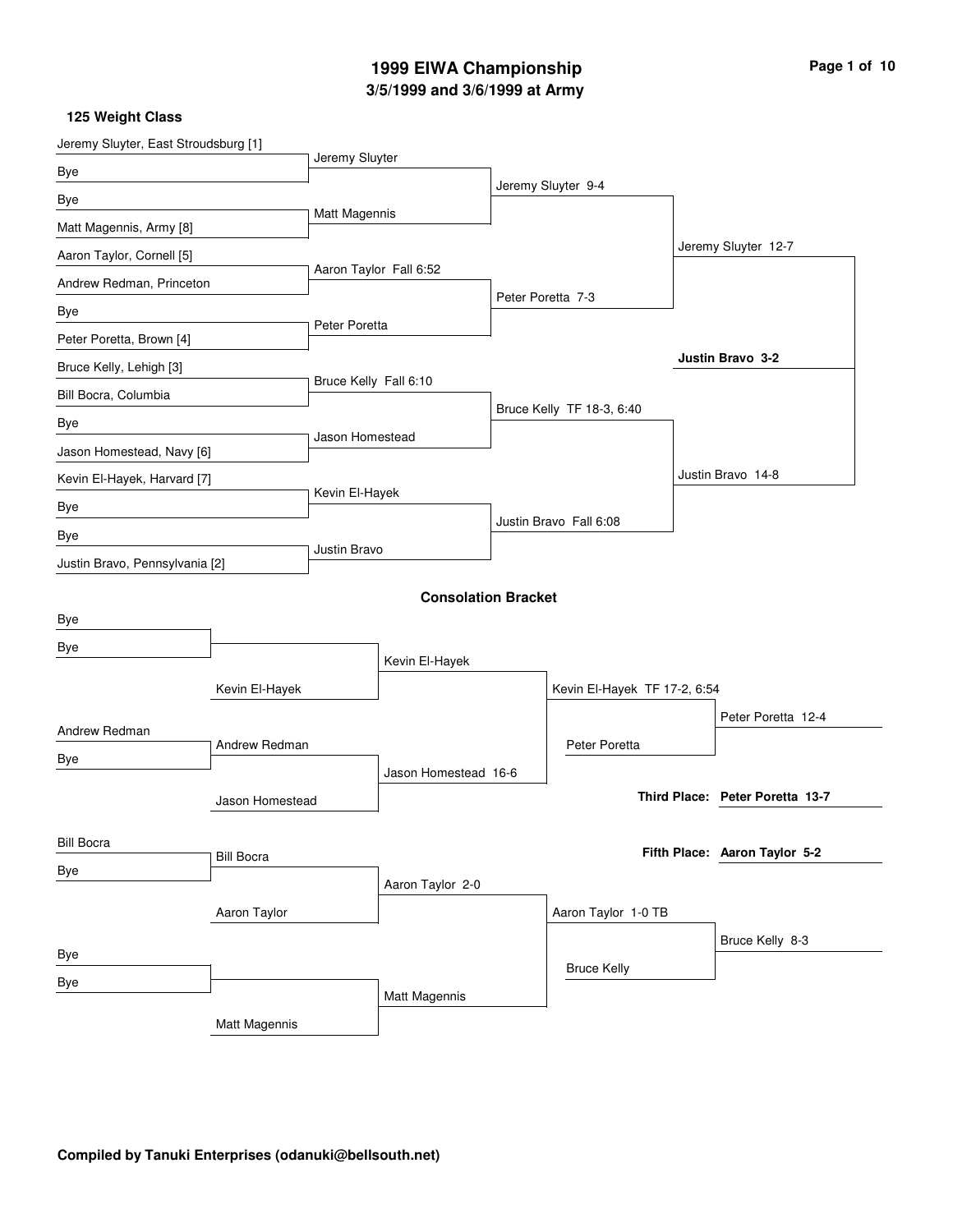# **3/5/1999 and 3/6/1999 at Army 1999 EIWA Championship Page 2 of 10**

| Livio DiRubbo, Brown [1]         |                   |                      |                            |                 |                    |                                |
|----------------------------------|-------------------|----------------------|----------------------------|-----------------|--------------------|--------------------------------|
| Bye                              |                   | Livio DiRubbo        |                            |                 |                    |                                |
| Mark Siwek, East Stroudsburg     |                   |                      |                            |                 | Livio DiRubbo 14-4 |                                |
| Mike Snyder, Syracuse [8]        |                   | Mark Siwek Fall 6:57 |                            |                 |                    |                                |
| Nick Fokas, Columbia [5]         |                   |                      |                            |                 |                    | Livio DiRubbo 10-4             |
| Bye                              |                   | Nick Fokas           |                            |                 |                    |                                |
| Ryan Kelly, Army                 |                   |                      |                            | Nick Fokas 5-3  |                    |                                |
| Nate Rupp, Cornell [4]           |                   | Nate Rupp 15-6       |                            |                 |                    |                                |
| Matt Picarsic, Harvard [3]       |                   |                      |                            |                 |                    | Jason Nagle 10-5               |
| Brett Taylor, Rutgers            |                   |                      | Matt Picarsic Fall 4:30    |                 |                    |                                |
| Jim Warwick, Franklin & Marshall |                   |                      |                            |                 | Matt Picarsic 4-2  |                                |
| Zane Stickel, Navy [6]           |                   |                      | Zane Stickel TF 15-0, 5:04 |                 |                    |                                |
| Jason Nagle, Pennsylvania [7]    |                   |                      |                            |                 |                    | Jason Nagle 6-1                |
| Anthony Shave, Lehigh            |                   |                      | Jason Nagle Fall 4:17      |                 |                    |                                |
| Bye                              |                   |                      |                            | Jason Nagle 4-1 |                    |                                |
| Juan Venturi, Princeton [2]      |                   | Juan Venturi         |                            |                 |                    |                                |
|                                  |                   |                      | <b>Consolation Bracket</b> |                 |                    |                                |
| Mike Snyder                      |                   |                      |                            |                 |                    |                                |
| Bye                              | Mike Snyder       |                      |                            |                 |                    |                                |
|                                  |                   |                      | Juan Venturi TF 21-5, 7:00 |                 |                    |                                |
|                                  | Juan Venturi      |                      |                            |                 | Zane Stickel 15-7  |                                |
| Ryan Kelly                       |                   |                      |                            |                 |                    | Nick Fokas 3-2                 |
| Bye                              | Ryan Kelly        |                      |                            |                 | <b>Nick Fokas</b>  |                                |
|                                  |                   |                      | Zane Stickel 13-4          |                 |                    |                                |
|                                  | Zane Stickel      |                      |                            |                 |                    | Third Place: Matt Picarsic 5-1 |
| <b>Brett Taylor</b>              |                   |                      |                            |                 |                    |                                |
| Jim Warwick                      | Brett Taylor 16-4 |                      |                            |                 |                    | Fifth Place: Zane Stickel 10-2 |
|                                  |                   |                      | Nate Rupp 10-6             |                 |                    |                                |
|                                  | Nate Rupp         |                      |                            |                 | Mark Siwek 7-5 OT  |                                |
| Anthony Shave                    |                   |                      |                            |                 |                    | Matt Picarsic 13-4             |
| Bye                              | Anthony Shave     |                      |                            |                 | Matt Picarsic      |                                |
|                                  |                   |                      | Mark Siwek TF 15-0, 6:01   |                 |                    |                                |
|                                  | Mark Siwek        |                      |                            |                 |                    |                                |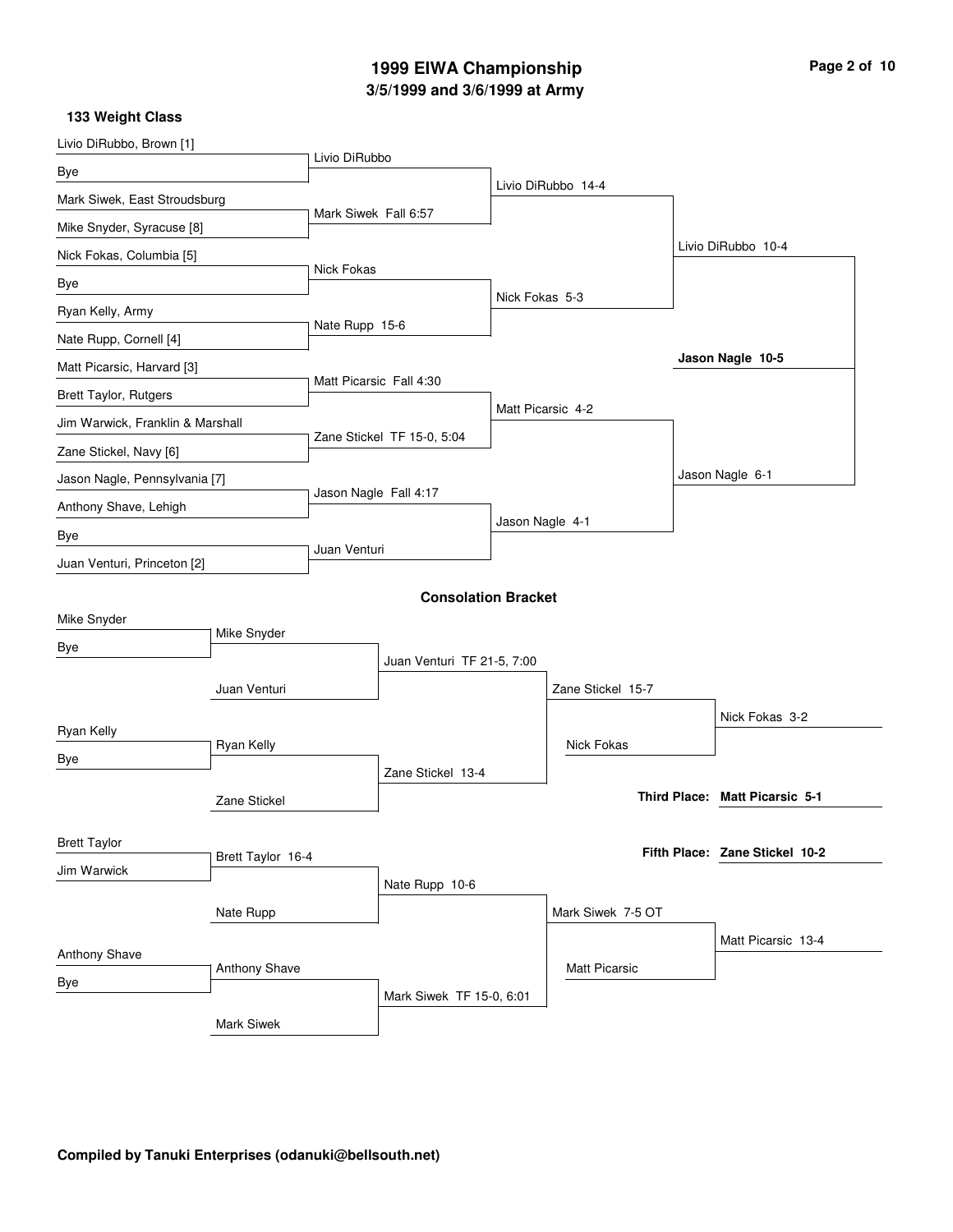# **3/5/1999 and 3/6/1999 at Army 1999 EIWA Championship Page 3 of 10**

| Dustin DeNunzio, Harvard [1]      |                    |                      |                            |                    |                           |                   |                                   |  |
|-----------------------------------|--------------------|----------------------|----------------------------|--------------------|---------------------------|-------------------|-----------------------------------|--|
| Aaron Paterson, Lehigh            |                    |                      | Dustin DeNunzio Fall 0:26  |                    |                           |                   |                                   |  |
| Bye                               |                    |                      |                            |                    | Dustin DeNunzio Fall 0:46 |                   |                                   |  |
| Richard Feistman, Columbia [8]    |                    | Richard Feistman     |                            |                    |                           |                   |                                   |  |
| Tom Wysocki, Rutgers [5]          |                    |                      |                            |                    |                           |                   | Dustin DeNunzio 6-2               |  |
| Bobby Crick, Franklin & Marshall  |                    | Tom Wysocki 14-5     |                            |                    |                           |                   |                                   |  |
| Bye                               |                    |                      |                            |                    | Tom Wysocki 3-2           |                   |                                   |  |
| Ernest DeLeon, Brown [4]          |                    | Ernest DeLeon        |                            |                    |                           |                   |                                   |  |
| Mark Piotrowsky, Pennsylvania [3] |                    |                      |                            |                    |                           |                   | Dustin DeNunzio 6-4 OT            |  |
| Jon Bunt, Princeton               |                    | Mark Piotrowsky 15-3 |                            |                    |                           |                   |                                   |  |
| Bye                               |                    |                      |                            | Don Waters 6-5     |                           |                   |                                   |  |
| Don Waters, Navy [6]              |                    | Don Waters           |                            |                    |                           |                   |                                   |  |
| Justin Hoff, East Stroudsburg [7] |                    |                      |                            |                    |                           |                   | Ben New Fall 3:51                 |  |
| Mike Noonan, Syracuse             |                    |                      | Justin Hoff TF 19-3, 6:48  |                    |                           |                   |                                   |  |
| Kyle Brennan, Army                |                    |                      |                            | Ben New 12-1       |                           |                   |                                   |  |
| Ben New, Cornell [2]              |                    | Ben New 14-3         |                            |                    |                           |                   |                                   |  |
|                                   |                    |                      | <b>Consolation Bracket</b> |                    |                           |                   |                                   |  |
| Aaron Paterson                    |                    |                      |                            |                    |                           |                   |                                   |  |
| Bye                               | Aaron Paterson     |                      |                            |                    |                           |                   |                                   |  |
|                                   |                    |                      | Justin Hoff 6-3            |                    |                           |                   |                                   |  |
|                                   | Justin Hoff        |                      |                            |                    | Mark Piotrowsky Fall 2:49 |                   |                                   |  |
| <b>Bobby Crick</b>                |                    |                      |                            |                    |                           |                   | Mark Piotrowsky 15-2              |  |
| Bye                               | <b>Bobby Crick</b> |                      |                            |                    | Tom Wysocki               |                   |                                   |  |
|                                   |                    |                      | Mark Piotrowsky Fall 0:11  |                    |                           |                   |                                   |  |
|                                   | Mark Piotrowsky    |                      |                            |                    |                           |                   | Third Place: Mark Piotrowsky 11-3 |  |
| Jon Bunt                          |                    |                      |                            |                    |                           |                   | Fifth Place: Tom Wysocki 7-5      |  |
| Bye                               | Jon Bunt           |                      |                            |                    |                           |                   |                                   |  |
|                                   | Ernest DeLeon      |                      | Ernest DeLeon 13-4         |                    |                           |                   |                                   |  |
|                                   |                    |                      |                            | Ernest DeLeon 15-7 |                           |                   |                                   |  |
| Mike Noonan                       |                    |                      |                            |                    |                           | Ernest DeLeon 3-1 |                                   |  |
| Kyle Brennan                      | Kyle Brennan 11-2  |                      |                            |                    | Don Waters                |                   |                                   |  |
|                                   |                    |                      | Richard Feistman Fall 1:54 |                    |                           |                   |                                   |  |
|                                   | Richard Feistman   |                      |                            |                    |                           |                   |                                   |  |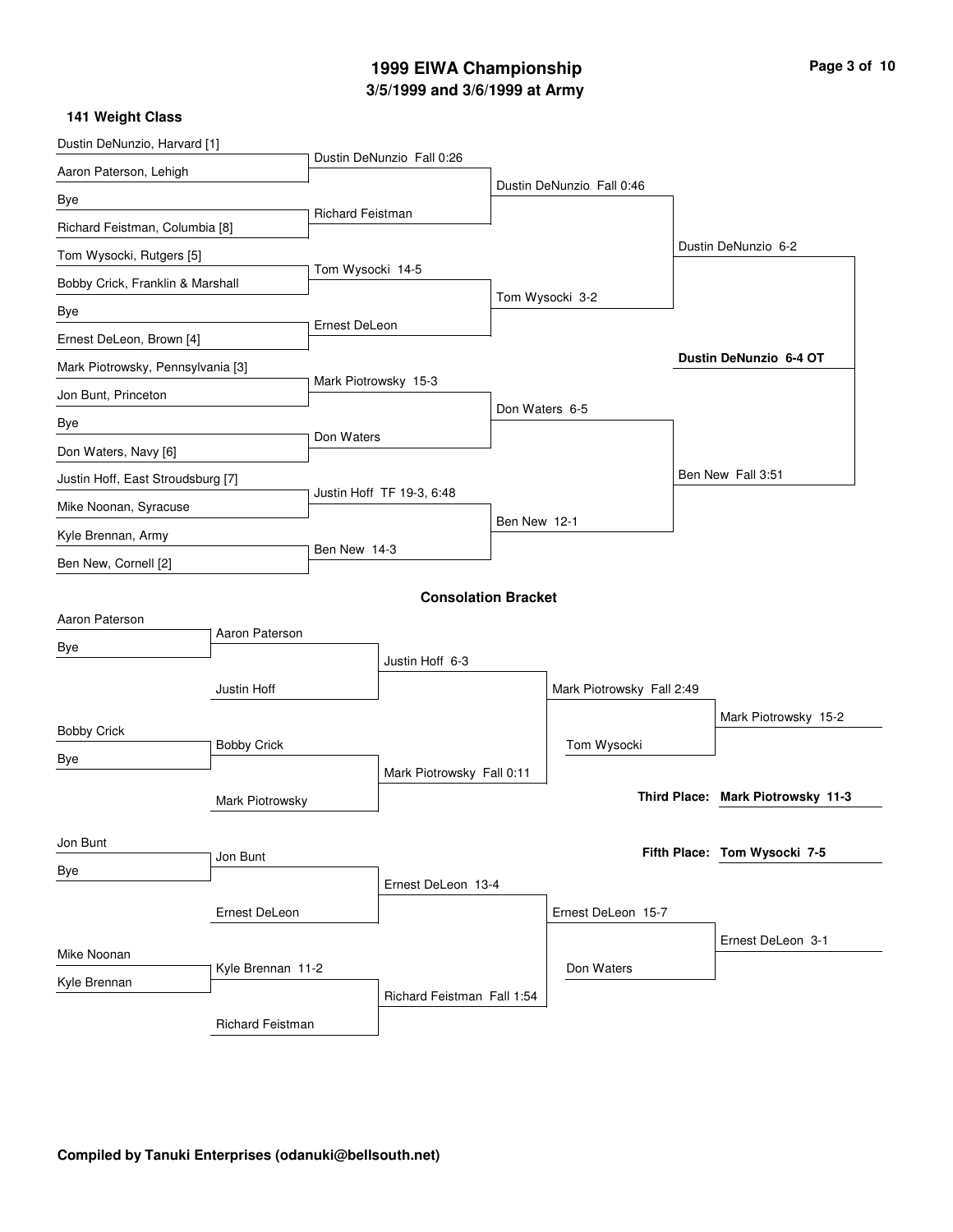# **3/5/1999 and 3/6/1999 at Army 1999 EIWA Championship**

| Page 4 of 10 |  |  |
|--------------|--|--|
|              |  |  |

| 149 Weight Class                |                     |                   |                         |                            |                         |                                  |
|---------------------------------|---------------------|-------------------|-------------------------|----------------------------|-------------------------|----------------------------------|
| Brett Matter, Pennsylvania [1]  |                     | Brett Matter 15-2 |                         |                            |                         |                                  |
| Brian Kapp, Franklin & Marshall |                     |                   |                         |                            |                         |                                  |
| Jeffrey Bernd, Princeton        |                     |                   |                         |                            | Brett Matter 14-4       |                                  |
| Mark Conley, Navy [8]           |                     | Jeffrey Bernd 5-2 |                         |                            |                         |                                  |
| Brad Clement, Columbia [5]      |                     |                   |                         |                            |                         | Brett Matter 6-2                 |
| Jeff Vargo, Syracuse            |                     |                   | Brad Clement Fall 2:59  |                            |                         |                                  |
| Bye                             |                     |                   |                         |                            | Joel Friedman Fall 4:22 |                                  |
| Joel Friedman, Harvard [4]      |                     | Joel Friedman     |                         |                            |                         |                                  |
| Shawn Bradley, Cornell [3]      |                     |                   |                         |                            |                         | <b>Brett Matter 6-5</b>          |
| Bye                             |                     | Shawn Bradley     |                         |                            |                         |                                  |
| Brian Weida, East Stroudsburg   |                     |                   |                         |                            | Shawn Bradley Fall 4:59 |                                  |
| Jeremy Singleton, Army [6]      |                     |                   | Jeremy Singleton 3-1 OT |                            |                         |                                  |
| Jon Forster, Rutgers [7]        |                     |                   |                         |                            |                         | Shawn Bradley 4-3                |
| Bye                             |                     | Jon Forster       |                         |                            |                         |                                  |
| Robbie Rogers, Brown            |                     |                   |                         |                            | Ryan Bernholz 5-3       |                                  |
| Ryan Bernholz, Lehigh [2]       |                     | Ryan Bernholz 9-2 |                         |                            |                         |                                  |
|                                 |                     |                   |                         | <b>Consolation Bracket</b> |                         |                                  |
| Brian Kapp                      |                     |                   |                         |                            |                         |                                  |
| Mark Conley                     | Mark Conley 18-12   |                   |                         |                            |                         |                                  |
|                                 |                     |                   | Jon Forster 9-4         |                            |                         |                                  |
|                                 | Jon Forster         |                   |                         |                            | Jeremy Singleton 9-3    |                                  |
| Jeff Vargo                      |                     |                   |                         |                            |                         | Joel Friedman 2-1                |
| Bye                             | Jeff Vargo          |                   |                         |                            | Joel Friedman           |                                  |
|                                 |                     |                   | Jeremy Singleton 10-4   |                            |                         |                                  |
|                                 | Jeremy Singleton    |                   |                         |                            |                         | Third Place: Ryan Bernholz 6-3   |
| Brian Weida                     |                     |                   |                         |                            |                         |                                  |
| Bye                             | Brian Weida         |                   |                         |                            |                         | Fifth Place: Brad Clement 5-4 TB |
|                                 |                     |                   | Brad Clement 7-5        |                            |                         |                                  |
|                                 | <b>Brad Clement</b> |                   |                         |                            | Brad Clement 6-3        |                                  |
|                                 |                     |                   |                         |                            |                         | Ryan Bernholz Fall 2:36          |
| Robbie Rogers                   | Robbie Rogers       |                   |                         |                            | Ryan Bernholz           |                                  |
| Bye                             |                     |                   | Robbie Rogers 13-4      |                            |                         |                                  |
|                                 | Jeffrey Bernd       |                   |                         |                            |                         |                                  |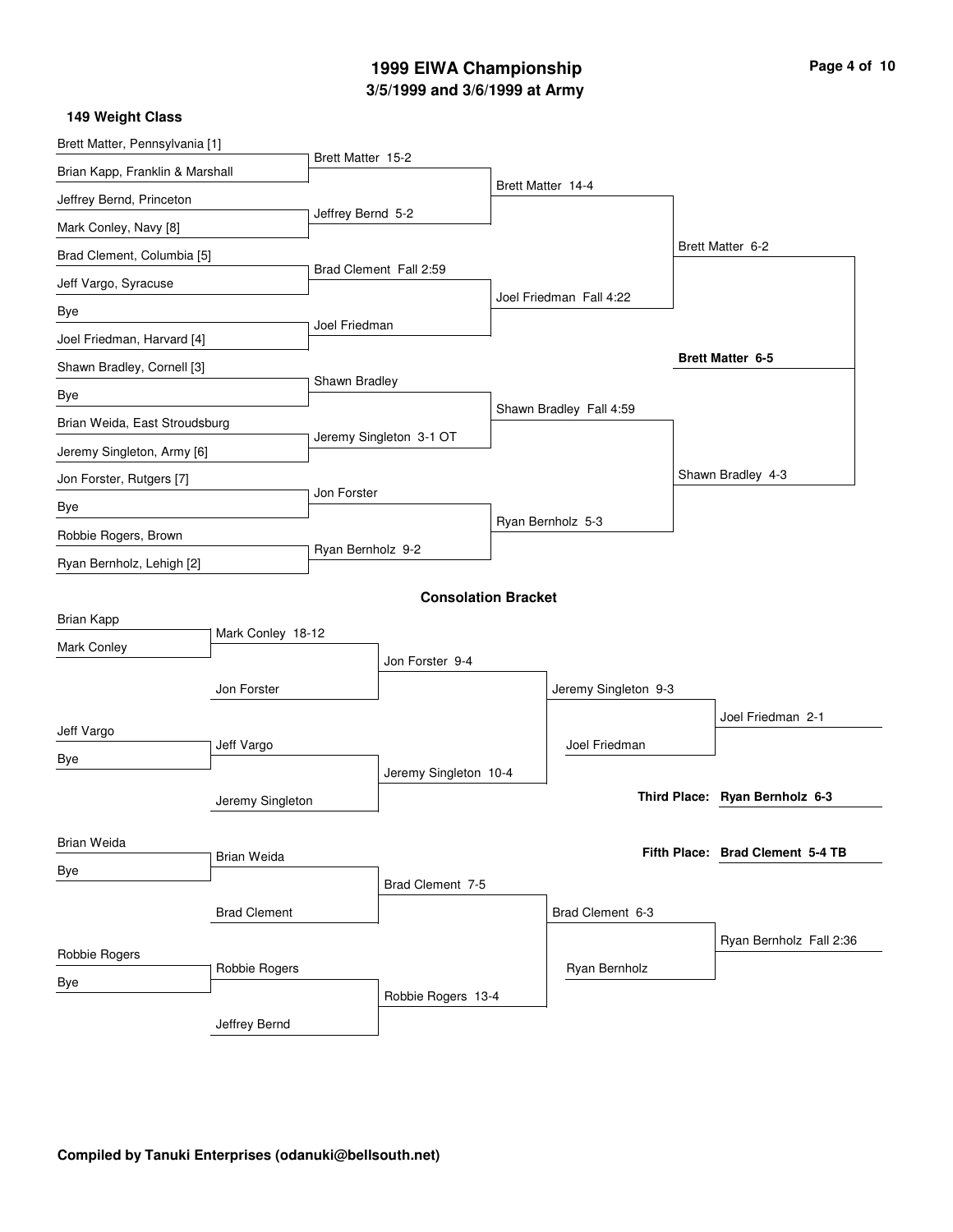# **3/5/1999 and 3/6/1999 at Army 1999 EIWA Championship Page 5 of 10**

| Chris Ayres, Lehigh [1]            |                            |                      |                              |  |                       |                                |
|------------------------------------|----------------------------|----------------------|------------------------------|--|-----------------------|--------------------------------|
| Matt Ross, Army                    |                            |                      | Chris Ayres TF 20-5, 7:00    |  |                       |                                |
| Tony Vitale, East Stroudsburg      |                            |                      |                              |  | Chris Ayres Fall 5:17 |                                |
| Travis Von Tobel, Columbia [8]     |                            | Travis Von Tobel 7-3 |                              |  |                       |                                |
| Leo Urbinelli, Cornell [5]         |                            |                      |                              |  |                       | Chris Ayres 4-2                |
| Bye                                |                            | Leo Urbinelli        |                              |  |                       |                                |
| Albert Pendleton, Princeton        |                            |                      |                              |  | Leo Urbinelli 11-8    |                                |
| Doug Riddell, Rutgers [4]          |                            | Doug Riddell 11-4    |                              |  |                       |                                |
| Yoshi Nakamura, Pennsylvania [3]   |                            |                      |                              |  |                       | Yoshi Nakamura 3-1 OT          |
| Carlos Cuevas, Franklin & Marshall |                            |                      | Yoshi Nakamura TF 22-7, 7:00 |  |                       |                                |
| Bye                                |                            |                      |                              |  | Yoshi Nakamura 2-1 TB |                                |
| Tyrone Neal, Navy [6]              |                            | <b>Tyrone Neal</b>   |                              |  |                       |                                |
| Robert Buyea, Syracuse [7]         |                            |                      |                              |  |                       | Yoshi Nakamura 6-5             |
| Bye                                | Robert Buyea               |                      |                              |  |                       |                                |
| Chris Ayers, Brown                 |                            | Kevin Kurtz 4-1      |                              |  |                       |                                |
| Kevin Kurtz, Harvard [2]           |                            | Kevin Kurtz 8-0      |                              |  |                       |                                |
|                                    |                            |                      |                              |  |                       |                                |
| <b>Matt Ross</b>                   |                            |                      | <b>Consolation Bracket</b>   |  |                       |                                |
| <b>Tony Vitale</b>                 | Matt Ross 8-1              |                      |                              |  |                       |                                |
|                                    |                            |                      | Matt Ross 2-1                |  |                       |                                |
|                                    | Robert Buyea               |                      |                              |  | Tyrone Neal 7-5       |                                |
| <b>Albert Pendleton</b>            |                            |                      |                              |  |                       | Leo Urbinelli Fall 4:10        |
| Bye                                | Albert Pendleton           |                      |                              |  | Leo Urbinelli         |                                |
|                                    |                            |                      | Tyrone Neal 18-8             |  |                       |                                |
|                                    | <b>Tyrone Neal</b>         |                      |                              |  |                       | Third Place: Leo Urbinelli 9-6 |
|                                    |                            |                      |                              |  |                       |                                |
| Carlos Cuevas                      | Carlos Cuevas              |                      |                              |  |                       | Fifth Place: Tyrone Neal 7-4   |
| <b>Bye</b>                         |                            |                      | Doug Riddell 17-3            |  |                       |                                |
|                                    | Doug Riddell               |                      |                              |  | Doug Riddell 13-2     |                                |
|                                    |                            |                      |                              |  |                       | Kevin Kurtz 8-4                |
|                                    | Chris Ayers<br>Chris Ayers |                      |                              |  | Kevin Kurtz           |                                |
| <b>Bye</b>                         |                            |                      | Travis Von Tobel 6-3         |  |                       |                                |
|                                    | Travis Von Tobel           |                      |                              |  |                       |                                |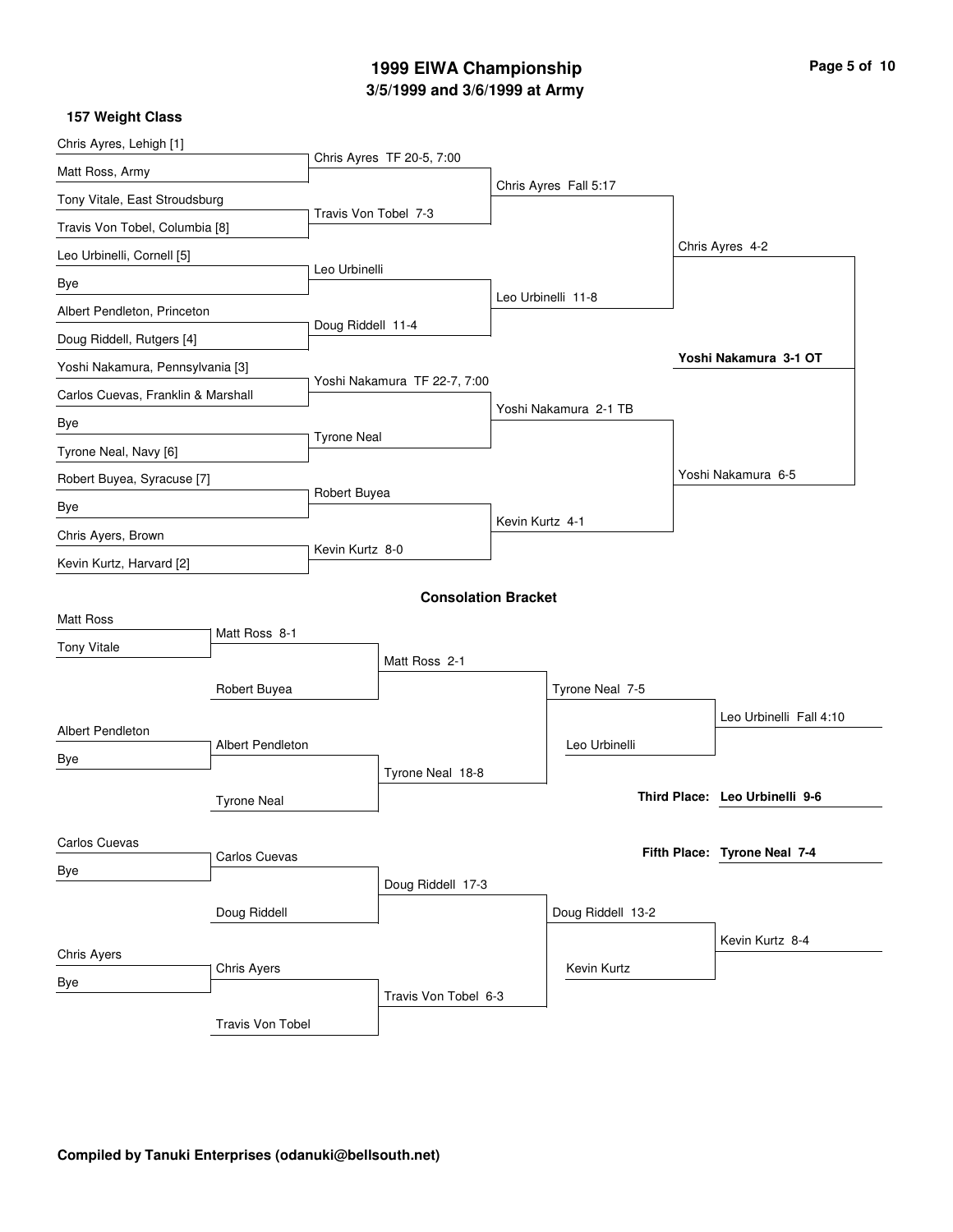# **3/5/1999 and 3/6/1999 at Army 1999 EIWA Championship Page 6 of 10**

| Joey Killar, Harvard [1]                 |                |                        |                            |                   |                       |                     |                                    |
|------------------------------------------|----------------|------------------------|----------------------------|-------------------|-----------------------|---------------------|------------------------------------|
| Bye                                      |                | Joey Killar            |                            |                   |                       |                     |                                    |
| Ben Brenneman, East Stroudsburg          |                |                        |                            | Joey Killar 6-3   |                       |                     |                                    |
| Nick Almedia, Brown [8]                  |                | Nick Almedia Fall 6:02 |                            |                   |                       |                     |                                    |
| Troy Yegge, Army [5]                     |                |                        |                            |                   |                       |                     | Joey Killar 3-1                    |
| Bye                                      |                | <b>Troy Yegge</b>      |                            |                   |                       |                     |                                    |
| CJ MacNaught, Syracuse                   |                |                        |                            | Troy Yegge 7-2    |                       |                     |                                    |
| Sean Severin, Cornell [4]                |                | Sean Severin 5-3       |                            |                   |                       |                     |                                    |
| Rick Springman, Pennsylvania [3]         |                |                        |                            |                   |                       |                     | Joey Killar 9-4                    |
| Derek Nagy, Columbia                     |                |                        | Rick Springman Fall 4:16   |                   |                       |                     |                                    |
| Ryan Bonfiglio, Princeton [6]            |                |                        |                            |                   | Rick Springman 2-0    |                     |                                    |
| Bye                                      |                | Ryan Bonfiglio         |                            |                   |                       |                     |                                    |
| Karl Haywood, Navy [7]                   |                |                        |                            |                   |                       |                     | Rick Springman 11-6                |
| <b>Brent McGuinness, Rutgers</b>         |                |                        | Karl Haywood Fall 5:43     |                   |                       |                     |                                    |
| Sean Groszkowski, Franklin & Marshall    |                |                        |                            |                   | Travis Doto Fall 2:10 |                     |                                    |
| Travis Doto, Lehigh [2]                  |                | Travis Doto 8-3        |                            |                   |                       |                     |                                    |
|                                          |                |                        | <b>Consolation Bracket</b> |                   |                       |                     |                                    |
| Ben Brenneman                            |                |                        |                            |                   |                       |                     |                                    |
| Bye                                      | Ben Brenneman  |                        |                            |                   |                       |                     |                                    |
|                                          |                | Karl Haywood Fall 0:30 |                            |                   |                       |                     |                                    |
|                                          | Karl Haywood   |                        |                            |                   | Ryan Bonfiglio 12-10  |                     |                                    |
| CJ MacNaught                             |                |                        |                            |                   |                       |                     | Troy Yegge 3-3, TB                 |
| Bye                                      | CJ MacNaught   |                        |                            |                   | <b>Troy Yegge</b>     |                     |                                    |
|                                          |                |                        | Ryan Bonfiglio 15-5        |                   |                       |                     | Third Place: Troy Yegge 6-4        |
|                                          | Ryan Bonfiglio |                        |                            |                   |                       |                     |                                    |
| Derek Nagy                               |                |                        |                            |                   |                       |                     |                                    |
| Bye                                      | Derek Nagy     |                        |                            |                   |                       |                     | Fifth Place: Travis Doto Fall 2:03 |
|                                          | Sean Severin   |                        | Sean Severin 4-1           |                   |                       |                     |                                    |
|                                          |                |                        |                            | Sean Severin 10-2 |                       |                     |                                    |
| <b>Brent McGuinness</b>                  |                |                        |                            |                   |                       | Sean Severin 5-3 OT |                                    |
| Sean Groszkowski 8-3<br>Sean Groszkowski |                |                        |                            |                   | <b>Travis Doto</b>    |                     |                                    |
|                                          |                |                        | Nick Almedia 14-3          |                   |                       |                     |                                    |
|                                          | Nick Almedia   |                        |                            |                   |                       |                     |                                    |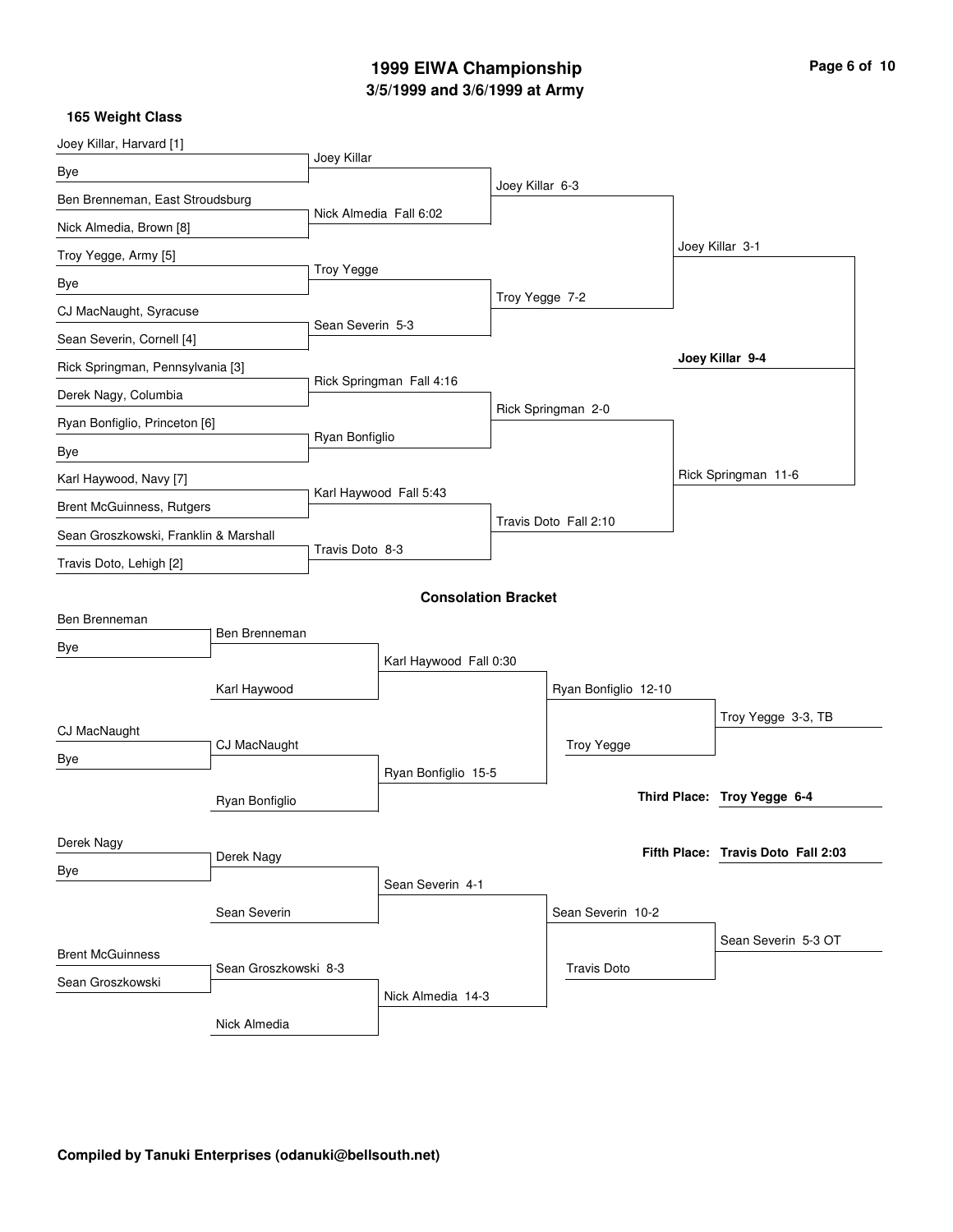# **3/5/1999 and 3/6/1999 at Army 1999 EIWA Championship Page 7 of 10**

| Joe Tucceri, Cornell [1]          |                    |                       |                             |                  |                      |                                       |
|-----------------------------------|--------------------|-----------------------|-----------------------------|------------------|----------------------|---------------------------------------|
| Adam Truitt, Harvard              |                    | Joe Tucceri Fall 2:04 |                             |                  |                      |                                       |
| Bye                               |                    |                       |                             | Joe Tucceri 3-1  |                      |                                       |
| Ryan Slack, Pennsylvania [8]      |                    | Ryan Slack            |                             |                  |                      |                                       |
| Tom Tanis, Rutgers [5]            |                    |                       |                             |                  |                      | Joe Tucceri 8-2                       |
| Scott Pasquini, Princeton         |                    | Tom Tanis 6-1         |                             |                  |                      |                                       |
| Bye                               |                    |                       |                             | Brad Fessler 6-4 |                      |                                       |
| Brad Fessler, Navy [4]            |                    | <b>Brad Fessler</b>   |                             |                  |                      |                                       |
| Brad McDonald, Brown [3]          |                    |                       |                             |                  |                      | Joe Tucceri 5-3                       |
| Doug Goodale, Franklin & Marshall |                    |                       | Brad McDonald TF 16-0, 3:59 |                  |                      |                                       |
| Bye                               |                    |                       |                             |                  | Brad McDonald 2-1 TB |                                       |
| Aaron Greco, Columbia [6]         |                    | Aaron Greco           |                             |                  |                      |                                       |
| Dan Long, East Stroudsburg [7]    |                    |                       |                             |                  |                      | Brad McDonald 8-3                     |
| David Eckley, Army                |                    | Dan Long 7-1          |                             |                  |                      |                                       |
| Dan LePage, Syracuse              |                    |                       |                             |                  | Mark Dufresne 11-3   |                                       |
| Mark Dufresne, Lehigh [2]         |                    | Mark Dufresne 17-15   |                             |                  |                      |                                       |
|                                   |                    |                       | <b>Consolation Bracket</b>  |                  |                      |                                       |
| <b>Adam Truitt</b>                |                    |                       |                             |                  |                      |                                       |
| Bye                               | <b>Adam Truitt</b> |                       |                             |                  |                      |                                       |
|                                   |                    |                       | Adam Truitt 6-2             |                  |                      |                                       |
|                                   | Dan Long           |                       |                             |                  | Aaron Greco 3-2      |                                       |
| Scott Pasquini                    |                    |                       |                             |                  |                      | Aaron Greco 3-2                       |
| Bye                               | Scott Pasquini     |                       |                             |                  | <b>Brad Fessler</b>  |                                       |
|                                   |                    |                       | Aaron Greco 15-4            |                  |                      |                                       |
|                                   | Aaron Greco        |                       |                             |                  |                      | Third Place: Mark Dufresne 3-1 OT     |
| Doug Goodale                      |                    |                       |                             |                  |                      |                                       |
| Bye                               | Doug Goodale       |                       |                             |                  |                      | Fifth Place: Ryan Slack TF 19-4, 7:00 |
|                                   |                    |                       | Tom Tanis Fall 3:30         |                  |                      |                                       |
|                                   | Tom Tanis          |                       |                             |                  | Ryan Slack 8-2       |                                       |
| David Eckley                      |                    |                       |                             |                  |                      | Mark Dufresne 7-3                     |
| Dan LePage                        | Dan LePage 11-6 OT |                       |                             |                  | <b>Mark Dufresne</b> |                                       |
|                                   |                    |                       | Ryan Slack Fall 6:28        |                  |                      |                                       |
|                                   | Ryan Slack         |                       |                             |                  |                      |                                       |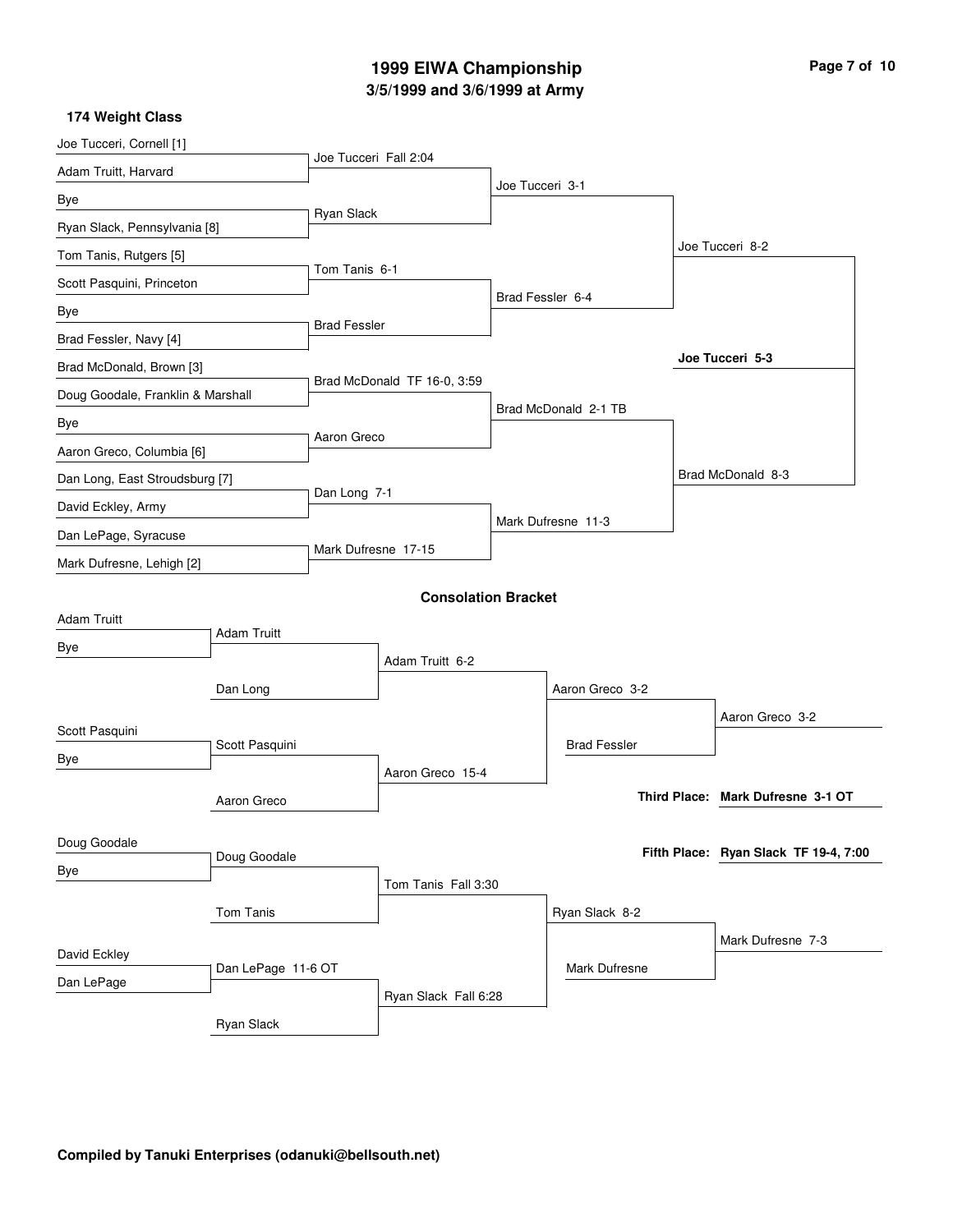# **3/5/1999 and 3/6/1999 at Army 1999 EIWA Championship Page 8 of 10**

| John Van Doren, Lehigh [1]    |                  |                     |                            |                           |  |                                  |  |
|-------------------------------|------------------|---------------------|----------------------------|---------------------------|--|----------------------------------|--|
| Bye                           |                  | John Van Doren      |                            |                           |  |                                  |  |
| Dan Roy, East Stroudsburg     |                  |                     |                            | John Van Doren Fall 1:45  |  |                                  |  |
| Joe Letko, Army [8]           |                  | Joe Letko 12-7      |                            |                           |  |                                  |  |
| Rick Romero, Rutgers [5]      |                  |                     |                            |                           |  | John Van Doren 12-5              |  |
| Bye                           |                  | <b>Rick Romero</b>  |                            |                           |  |                                  |  |
| Chris McLaughlin, Princeton   |                  |                     |                            | Rick Romero 7-2           |  |                                  |  |
| Francis Volpe, Harvard [4]    |                  | Francis Volpe 13-3  |                            |                           |  |                                  |  |
| Nate Burroughs, Brown [3]     |                  |                     |                            |                           |  | <b>Greg Gingeleskie Med FFT</b>  |  |
| Shawn Thomas, Syracuse        |                  | Nate Burroughs 13-4 |                            |                           |  |                                  |  |
| Bye                           |                  |                     |                            | Nate Burroughs 6-4        |  |                                  |  |
| Ottie Pendleton, Cornell [6]  |                  | Ottie Pendleton     |                            |                           |  |                                  |  |
| Mike Gadsby, Pennsylvania [7] |                  |                     |                            |                           |  | Greg Gingeleskie 3-2             |  |
| TJ Francisco, Columbia        |                  | Mike Gadsby 6-0     |                            |                           |  |                                  |  |
| Bye                           |                  |                     |                            | Greg Gingeleskie DFT 2:53 |  |                                  |  |
| Greg Gingeleskie, Navy [2]    |                  | Greg Gingeleskie    |                            |                           |  |                                  |  |
|                               |                  |                     | <b>Consolation Bracket</b> |                           |  |                                  |  |
| Dan Roy                       |                  |                     |                            |                           |  |                                  |  |
| Bye                           | Dan Roy          |                     |                            |                           |  |                                  |  |
|                               |                  |                     | Mike Gadsby 5-3            |                           |  |                                  |  |
|                               | Mike Gadsby      |                     |                            | Ottie Pendleton 7-1       |  |                                  |  |
| Chris McLaughlin              |                  |                     |                            |                           |  | Ottie Pendleton 5-3              |  |
| Bye                           | Chris McLaughlin |                     |                            | <b>Rick Romero</b>        |  |                                  |  |
|                               |                  |                     | Ottie Pendleton 15-6       |                           |  | Third Place: Nate Burroughs 10-5 |  |
|                               | Ottie Pendleton  |                     |                            |                           |  |                                  |  |
| Shawn Thomas                  |                  |                     |                            |                           |  | Fifth Place: Rick Romero 7-2     |  |
| Bye                           | Shawn Thomas     |                     |                            |                           |  |                                  |  |
|                               |                  |                     | Francis Volpe 13-5         |                           |  |                                  |  |
|                               | Francis Volpe    |                     |                            | Francis Volpe Med FFT     |  |                                  |  |
| <b>TJ Francisco</b>           |                  |                     |                            |                           |  | Nate Burroughs 5-1               |  |
| Bye                           | TJ Francisco     |                     |                            | Nate Burroughs            |  |                                  |  |
|                               |                  |                     | TJ Francisco 10-7          |                           |  |                                  |  |
|                               | Joe Letko        |                     |                            |                           |  |                                  |  |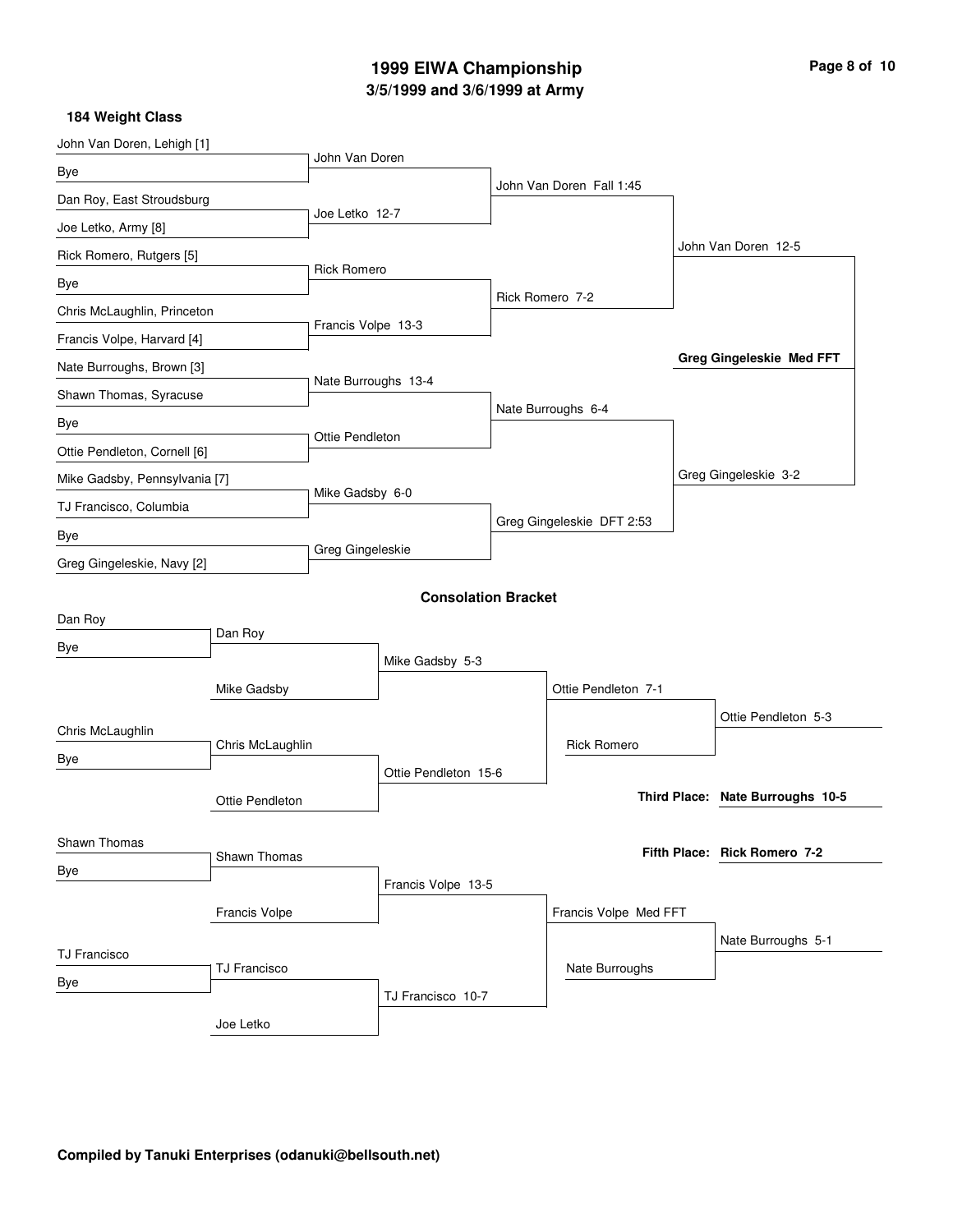# **3/5/1999 and 3/6/1999 at Army 1999 EIWA Championship Page 9 of 10**

| Andrei Rodzianko, Pennsylvania [1]               |                 |                                                 |                            |                 |                            |  |                                     |
|--------------------------------------------------|-----------------|-------------------------------------------------|----------------------------|-----------------|----------------------------|--|-------------------------------------|
| Bye                                              |                 | Andrei Rodzianko                                |                            |                 |                            |  |                                     |
| Mario Mercado, Syracuse                          |                 | Mario Mercado TF 22-7, 3:00                     |                            |                 | Andrei Rodzianko Fall 6:52 |  |                                     |
| Dennis Lockhart, Army [8]                        |                 |                                                 |                            |                 |                            |  |                                     |
| Justin Woodruff, Navy [5]                        |                 |                                                 |                            |                 |                            |  | Andrei Rodzianko 9-1                |
| Paul Bracciodieta, Franklin & Marshall           |                 | Justin Woodruff Fall 2:59<br>Rob Rohn Fall 1:19 |                            |                 |                            |  |                                     |
| Anthony DeBartolo, Princeton                     |                 |                                                 |                            |                 | Justin Woodruff 8-5        |  |                                     |
| Rob Rohn, Lehigh [4]                             |                 |                                                 |                            |                 |                            |  |                                     |
| Brad Soltis, Harvard [3]                         |                 |                                                 |                            |                 |                            |  | Andrei Rodzianko 18-4               |
| Jason Marasco, East Stroudsburg                  |                 | Brad Soltis Fall 1:48                           |                            |                 |                            |  |                                     |
| Bye                                              |                 | Chris Federici                                  |                            | Brad Soltis 8-6 |                            |  |                                     |
| Chris Federici, Rutgers [6]                      |                 |                                                 |                            |                 |                            |  |                                     |
| Aaron Newman, Columbia [7]                       |                 |                                                 |                            |                 |                            |  | Brad Soltis 3-2                     |
| Karl Rittger, Brown                              |                 | Karl Rittger 8-3                                |                            |                 |                            |  |                                     |
| Bye                                              |                 |                                                 |                            |                 | Bob Greenleaf Fall 3:36    |  |                                     |
| Bob Greenleaf, Cornell [2]                       |                 | <b>Bob Greenleaf</b>                            |                            |                 |                            |  |                                     |
|                                                  |                 |                                                 | <b>Consolation Bracket</b> |                 |                            |  |                                     |
| Dennis Lockhart                                  |                 |                                                 |                            |                 |                            |  |                                     |
| Bye                                              | Dennis Lockhart |                                                 |                            |                 |                            |  |                                     |
|                                                  |                 | Karl Rittger Med FFT                            |                            |                 |                            |  |                                     |
|                                                  | Karl Rittger    |                                                 |                            |                 | Chris Federici 5-2         |  |                                     |
| Paul Bracciodieta                                |                 |                                                 |                            |                 |                            |  | Justin Woodruff 14-4                |
| Anthony DeBartolo Fall 1:32<br>Anthony DeBartolo |                 |                                                 |                            |                 | Justin Woodruff            |  |                                     |
| Chris Federici                                   |                 | Chris Federici Fall 2:47                        |                            |                 |                            |  | Third Place: Justin Woodruff 4-2 OT |
|                                                  |                 |                                                 |                            |                 |                            |  |                                     |
| Jason Marasco                                    |                 |                                                 |                            |                 |                            |  | Fifth Place: Rob Rohn 7-2           |
| Bye                                              | Jason Marasco   |                                                 |                            |                 |                            |  |                                     |
|                                                  |                 |                                                 | Rob Rohn TF 22-7, 6:04     |                 |                            |  |                                     |
|                                                  | Rob Rohn        |                                                 |                            |                 | Rob Rohn Fall 4:44         |  |                                     |
| Aaron Newman                                     |                 |                                                 |                            |                 |                            |  | Bob Greenleaf 6-5                   |
| Bye                                              | Aaron Newman    |                                                 |                            |                 | <b>Bob Greenleaf</b>       |  |                                     |
|                                                  |                 |                                                 | Mario Mercado 10-3         |                 |                            |  |                                     |
|                                                  | Mario Mercado   |                                                 |                            |                 |                            |  |                                     |